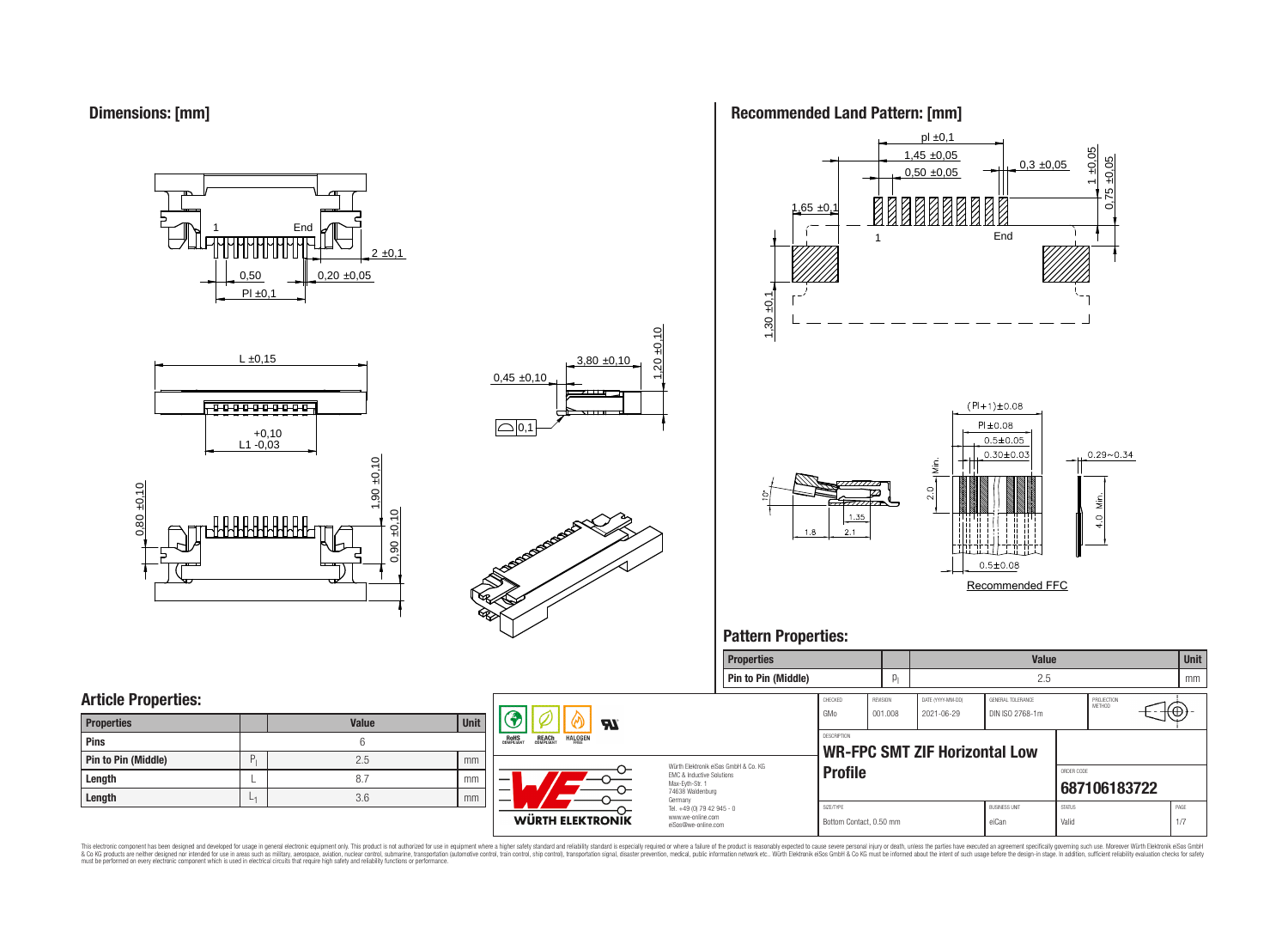### **Kind Properties:**

| <b>Properties</b> | <b>Value</b>     | <b>Unit</b> |  |  |  |  |
|-------------------|------------------|-------------|--|--|--|--|
| Pitch             | U.5              | mm          |  |  |  |  |
| <b>Durability</b> | 20 Mating cycles |             |  |  |  |  |

## **Material Properties:**

| <b>Insulator Material</b>            | <b>LCP</b>                                   |
|--------------------------------------|----------------------------------------------|
| <b>Insulator Flammability Rating</b> | $UL94V-0$                                    |
| <b>Insulator Color</b>               | Ivory                                        |
| <b>Actuator Material</b>             | PA <sub>6</sub> T                            |
| <b>Actuator Flammability Rating</b>  | $UL94V-0$                                    |
| <b>Actuator Color</b>                | <b>Black</b>                                 |
| <b>Contact Material</b>              | Phosphor Bronze                              |
| <b>Contact Plating</b>               | 120 ( $\mu$ ") Tin over 30 ( $\mu$ ") Nickel |
| <b>Contact Type</b>                  | Stamped                                      |
| <b>Solder Tabs</b>                   | <b>Brass</b>                                 |

## **General Information:**

| <b>Operating Temperature</b> |
|------------------------------|
|------------------------------|

## **Electrical Properties:**

| <b>Properties</b>            |           | <b>Test conditions</b> | Value | <b>Unit</b>    | Tol. |
|------------------------------|-----------|------------------------|-------|----------------|------|
| <b>Rated Current</b>         | ΙR        |                        | 0.4   | $\overline{A}$ |      |
| <b>Working Voltage</b>       |           |                        | 50    | V(AC)          |      |
| <b>Withstanding Voltage</b>  |           | min                    | 250   | V(AC)          |      |
| <b>Contact Resistance</b>    | R         |                        | 30    | $m\Omega$      | max. |
| <b>Insulation Resistance</b> | $R_{ISO}$ |                        | 100   | M.             | min. |

## **Certification:**

**RoHS Approval RoHS Approval Compliant** [2011/65/EU&2015/863]

## **Certification:**

| <b>REACh Approval</b> | Conform or declared [(EC)1907/2006] |
|-----------------------|-------------------------------------|
| <b>Halogen Free</b>   | Conform [IEC 61249-2-21]            |
| <b>Halogen Free</b>   | Conform [JEDEC JS709B]              |
| UL Approval           | F323964                             |

## **Packaging Properties:**

| . aundyniy                | Reel<br>lape<br>and |
|---------------------------|---------------------|
| <b>Unit</b><br>rackayılıy | 4000                |

## **Specific Recommendation:**

In order to handle products correctly, please download our precaution guide which is available under "Tutorials" on our Homepage: www. we-online.com/precaution\_6873xx124422

| <b>HI</b>                                                                |                                                                                                                     | CHECKED<br>GMo                                      | REVISION<br>001.008 | DATE (YYYY-MM-DD)<br>2021-06-29 | GENERAL TOLERANCE<br>DIN ISO 2768-1m |                            | PROJECTION<br>METHOD | ιτΨ         |  |
|--------------------------------------------------------------------------|---------------------------------------------------------------------------------------------------------------------|-----------------------------------------------------|---------------------|---------------------------------|--------------------------------------|----------------------------|----------------------|-------------|--|
| ROHS<br>COMPLIANT<br><b>REACH</b><br>COMPLIANT<br><b>HALOGEN</b><br>FRFF |                                                                                                                     | DESCRIPTION<br><b>WR-FPC SMT ZIF Horizontal Low</b> |                     |                                 |                                      |                            |                      |             |  |
|                                                                          | Würth Flektronik eiSos GmbH & Co. KG<br>EMC & Inductive Solutions<br>Max-Evth-Str. 1<br>74638 Waldenburg<br>Germany | <b>Profile</b>                                      |                     |                                 |                                      | ORDER CODE<br>687106183722 |                      |             |  |
| WÜRTH ELEKTRONIK                                                         | Tel. +49 (0) 79 42 945 - 0<br>www.we-online.com<br>eiSos@we-online.com                                              | SIZE/TYPE<br>Bottom Contact, 0.50 mm                |                     |                                 | <b>BUSINESS UNIT</b><br>eiCan        | <b>STATUS</b><br>Valid     |                      | PAGE<br>2/7 |  |

This electronic component has been designed and developed for usage in general electronic equipment only. This product is not authorized for subserved requipment where a higher selection equipment where a higher selection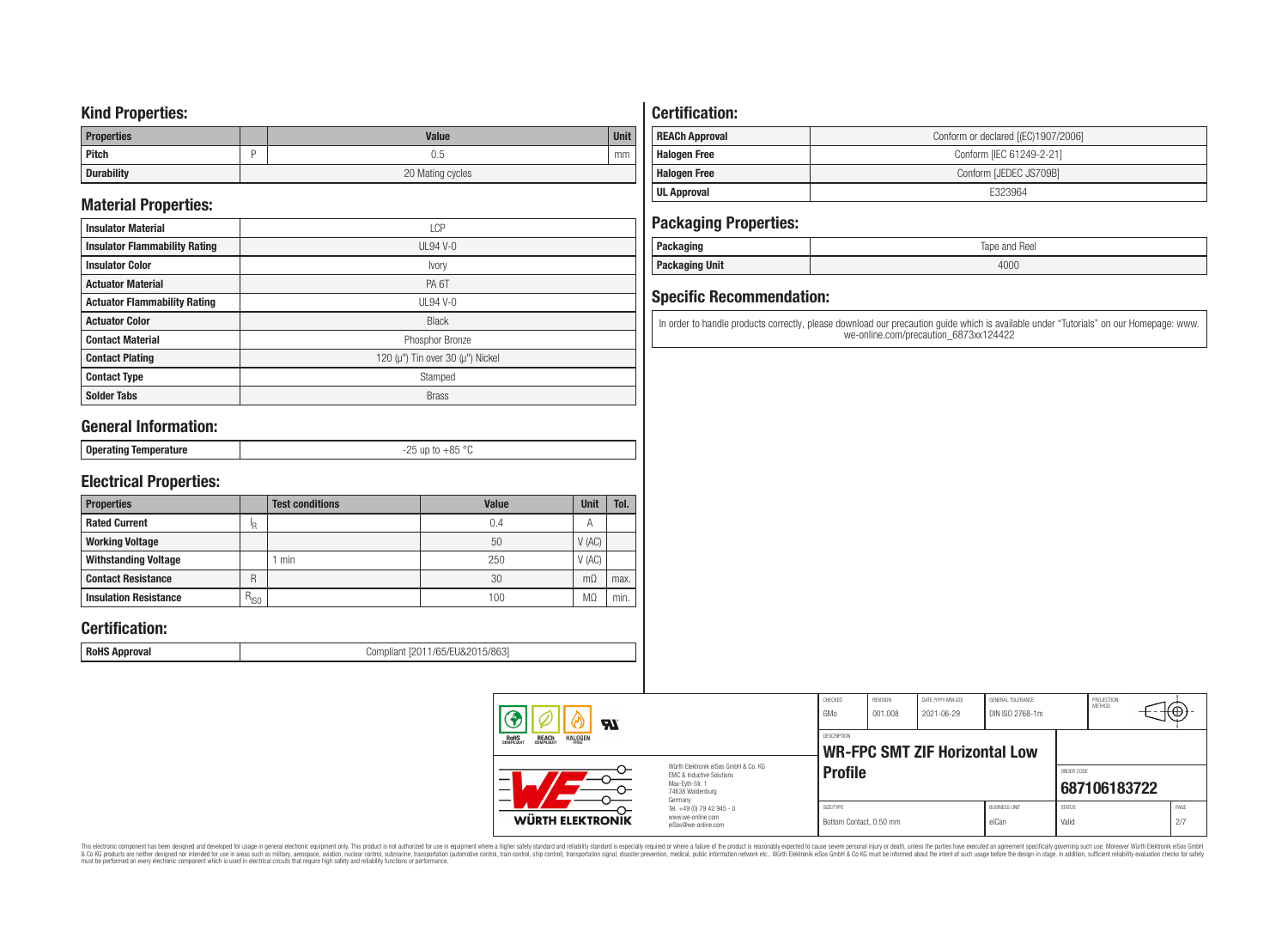## **Packaging Specification - Tape: [mm]**

**Packaging Specification - Reel: [mm]**



This electronic component has been designed and developed for usage in general electronic equipment only. This product is not authorized for use in equipment where a higher safely standard and reliability standard si espec & Ook product a label and the membed of the seasuch as marked and as which such a membed and the such assume that income in the seasuch and the simulation and the such assume that include to the such a membed and the such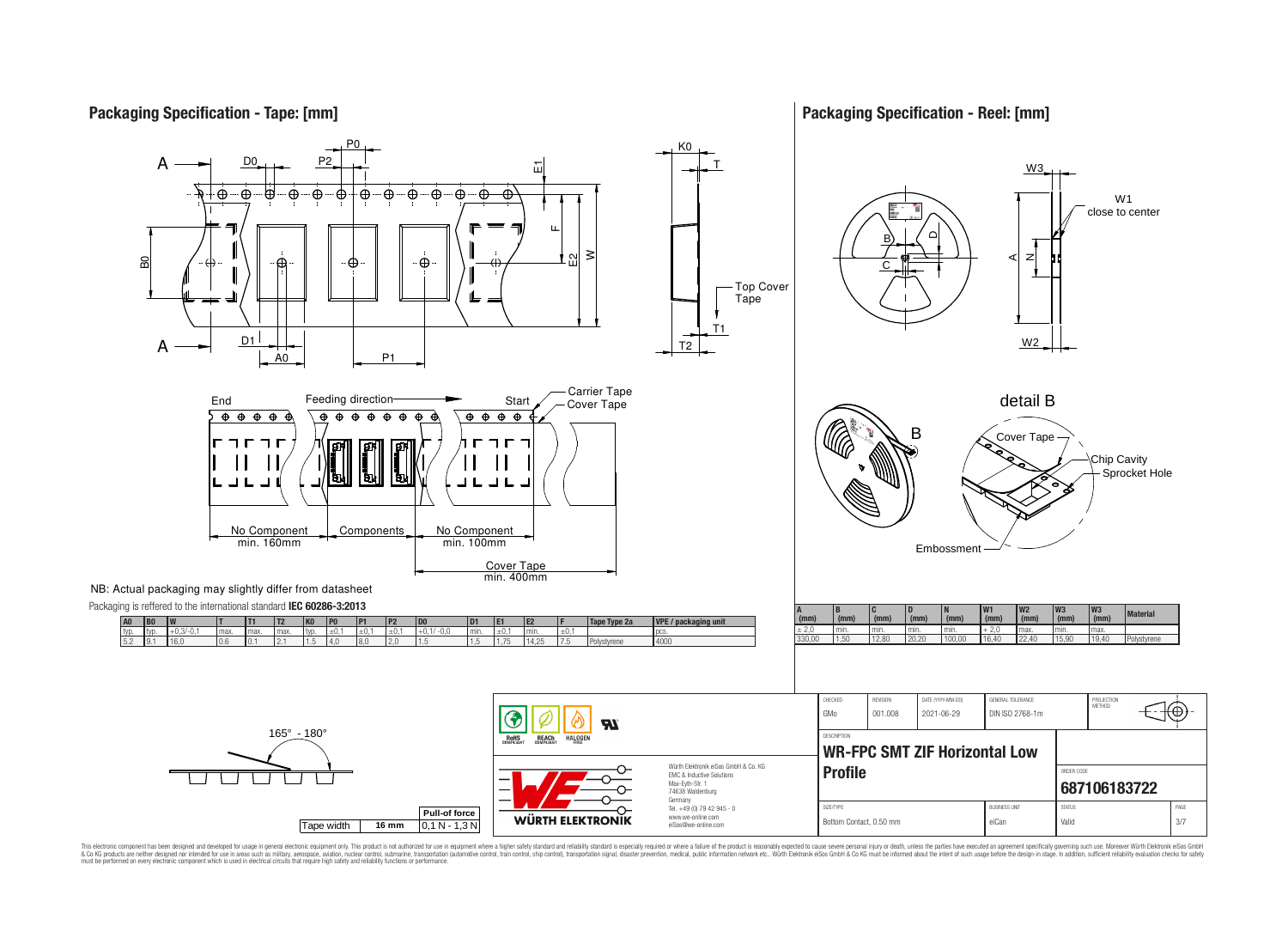

#### NB: Actual packaging may slightly differ from datasheet

| $L_C$ (mm) | 144<br>$W_C$ (mm) | $H0$ (mm) | No. of ree<br>outer packaging | Packaging<br><b>Unit</b> | Material |
|------------|-------------------|-----------|-------------------------------|--------------------------|----------|
| typ        | typ               |           | reel.                         | <b>DCS</b>               |          |
| 350        | 1350              | 320       |                               | 36000                    | Paper    |

| <b>RI</b><br><b>REACH</b><br>COMPLIANT<br><b>HALOGEN</b><br><b>ROHS</b><br>COMPLIANT |                                                                                                                     | CHECKED<br>GMo                               | REVISION<br>001.008 | DATE (YYYY-MM-DD)<br>2021-06-29 | GENERAL TOLERANCE<br>DIN ISO 2768-1m |                        | PROJECTION<br><b>METHOD</b> | ₩Œ          |
|--------------------------------------------------------------------------------------|---------------------------------------------------------------------------------------------------------------------|----------------------------------------------|---------------------|---------------------------------|--------------------------------------|------------------------|-----------------------------|-------------|
|                                                                                      |                                                                                                                     | DESCRIPTION<br>WR-FPC SMT ZIF Horizontal Low |                     |                                 |                                      |                        |                             |             |
| –                                                                                    | Würth Elektronik eiSos GmbH & Co. KG<br>EMC & Inductive Solutions<br>Max-Evth-Str. 1<br>74638 Waldenburg<br>Germany | <b>Profile</b>                               |                     |                                 |                                      | ORDER CODE             | 687106183722                |             |
| WÜRTH ELEKTRONIK                                                                     | Tel. +49 (0) 79 42 945 - 0<br>www.we-online.com<br>eiSos@we-online.com                                              | SIZE/TYPE<br>Bottom Contact, 0.50 mm         |                     |                                 | <b>BUSINESS UNIT</b><br>eiCan        | <b>STATUS</b><br>Valid |                             | PAGE<br>4/7 |

This electronic component has been designed and developed for usage in general electronic equipment only. This product is not authorized for subserved requipment where a higher selection equipment where a higher selection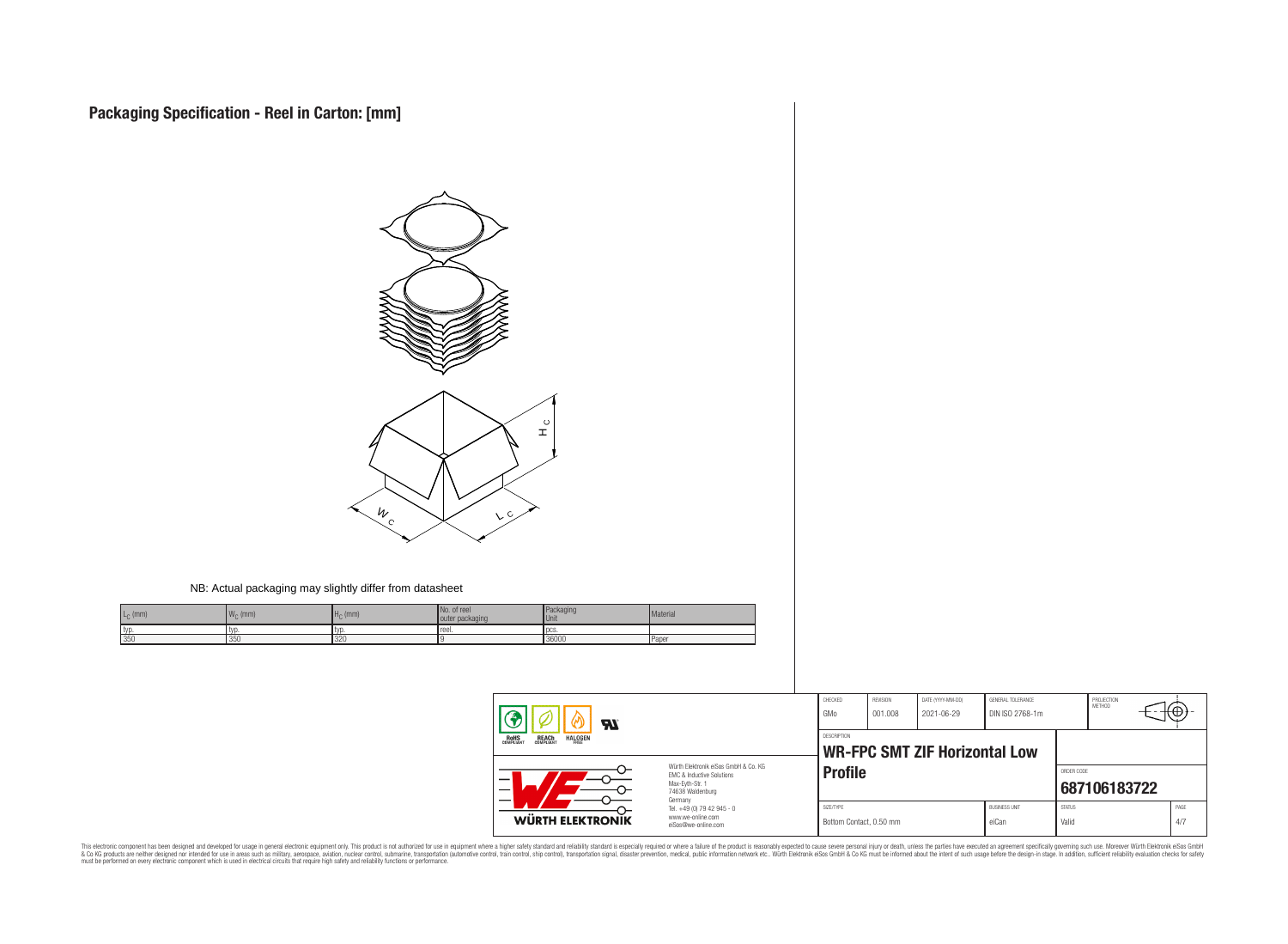## **Classification Reflow Profile for SMT components:**



## **Classification Reflow Soldering Profile:**

| <b>Profile Feature</b>                              |                    | <b>Value</b>                     |
|-----------------------------------------------------|--------------------|----------------------------------|
| <b>Preheat Temperature Min</b>                      | $\frac{1}{s}$ min  | 150 °C                           |
| <b>Preheat Temperature Max</b>                      | $\mathsf{I}$ s max | 200 °C                           |
| Preheat Time $t_s$ from $T_{s min}$ to $T_{s max}$  | t,                 | $60 - 120$ seconds               |
| Ramp-up Rate $(T_1$ to $T_p$ )                      |                    | $3^{\circ}$ C/ second max.       |
| <b>Liquidous Temperature</b>                        | T,                 | 217 °C                           |
| Time t <sub>i</sub> maintained above T <sub>1</sub> | t,                 | 60 - 150 seconds                 |
| Peak package body temperature                       | T <sub>o</sub>     | $T_p \leq T_c$ , see Table below |
| Time within 5°C of actual peak<br>temperature       | $t_{p}$            | $20 - 30$ seconds                |
| Ramp-down Rate $(T_p$ to $T_1$ )                    |                    | $6^{\circ}$ C/ second max.       |
| Time 25°C to peak temperature                       |                    | 8 minutes max.                   |

refer to IPC/ JEDEC J-STD-020E

# **Package Classification Reflow Temperature (T<sup>c</sup> ):**

| <b>Properties</b>                                                    | Volume mm <sup>3</sup><br>< 350 | Volume mm <sup>3</sup><br>350-2000 | Volume mm <sup>3</sup><br>>2000 |
|----------------------------------------------------------------------|---------------------------------|------------------------------------|---------------------------------|
| <b>PB-Free Assembly   Package Thickness  </b><br>$< 1.6$ mm          | 260 °C                          | 260 °C                             | 260 °C                          |
| <b>PB-Free Assembly   Package Thickness  </b><br>$1.6$ mm $- 2.5$ mm | 260 °C                          | 250 °C                             | 245 °C                          |
| <b>PB-Free Assembly   Package Thickness  </b><br>$>2.5$ mm           | 250 °C                          | 245 °C                             | 245 °C                          |

refer to IPC/ JEDEC J-STD-020E

| ЯI                                                               |                                                                                                                                | CHECKED<br>GMo                       | <b>REVISION</b><br>001.008 | DATE (YYYY-MM-DD)<br>2021-06-29      | <b>GENERAL TOLERANCE</b><br>DIN ISO 2768-1m |                        | PROJECTION<br><b>METHOD</b> | ₩₩          |
|------------------------------------------------------------------|--------------------------------------------------------------------------------------------------------------------------------|--------------------------------------|----------------------------|--------------------------------------|---------------------------------------------|------------------------|-----------------------------|-------------|
| REACH<br>COMPLIANT<br><b>HALOGEN</b><br><b>ROHS</b><br>COMPLIANT |                                                                                                                                | <b>DESCRIPTION</b>                   |                            | <b>WR-FPC SMT ZIF Horizontal Low</b> |                                             |                        |                             |             |
| -                                                                | Würth Flektronik eiSos GmbH & Co. KG<br><b>EMC &amp; Inductive Solutions</b><br>Max-Eyth-Str. 1<br>74638 Waldenburg<br>Germany | <b>Profile</b>                       |                            |                                      |                                             | ORDER CODE             | 687106183722                |             |
| <b>WÜRTH ELEKTRONIK</b>                                          | Tel. +49 (0) 79 42 945 - 0<br>www.we-online.com<br>eiSos@we-online.com                                                         | SIZE/TYPE<br>Bottom Contact, 0.50 mm |                            |                                      | <b>BUSINESS UNIT</b><br>eiCan               | <b>STATUS</b><br>Valid |                             | PAGE<br>5/7 |

This electronic component has been designed and developed for usage in general electronic equipment only. This product is not authorized for subserved requipment where a higher selection equipment where a higher selection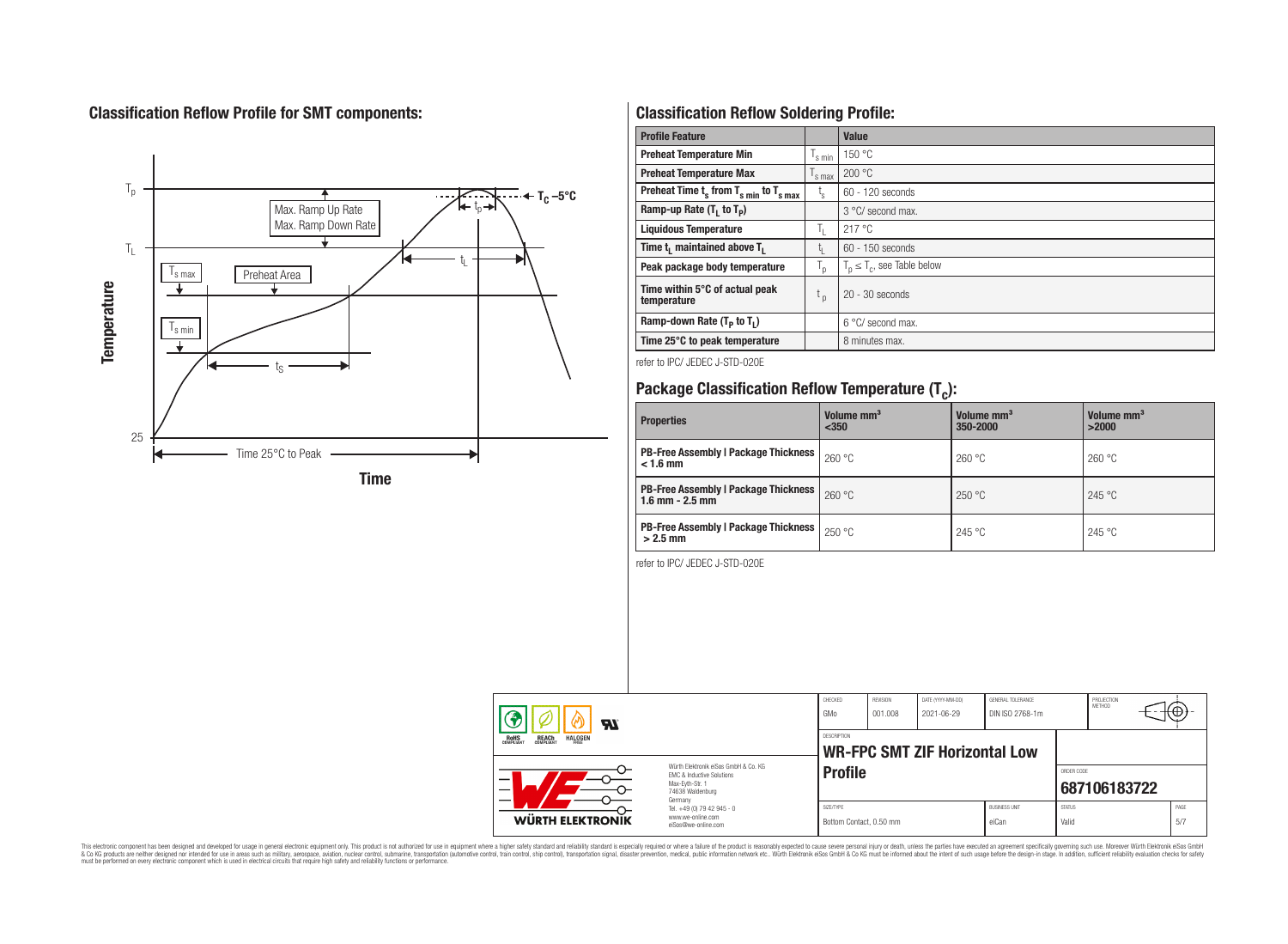## **Cautions and Warnings:**

### **The following conditions apply to all goods within the product series of the Connectors of Würth Elektronik eiSos GmbH & Co. KG:**

#### **General:**

- This mechanical component is designed and manufactured for use in general electronic equipment.
- Würth Elektronik must be asked for written approval (following the PPAP procedure) before incorporating the components into any equipment in fields such as military, aerospace, aviation, nuclear control, submarine, transportation (automotive control, train control, ship control), transportation signal, disaster prevention, medical, public information network, etc. where higher safety and reliability are especially required and/or if there is the possibility of direct damage or human injury.
- Mechanical components that will be used in safety-critical or high-reliability applications, should be pre-evaluated by the customer.
- The mechanical component is designed and manufactured to be used within the datasheet specified values. If the usage and operation conditions specified in the datasheet are not met, the component may be damaged or dissolved.
- Do not drop or impact the components, the component may be damaged.
- Prevent any damage or scratches on the component, especially on the actuator.
- Direct mechanical impact to the product shall be prevented (e.g overlapping of the PCB's).
- Würth Elektronik products are qualified according to international standards, which are listed in each product reliability report. Würth Elektronik does not warrant any customer qualified product characteristics beyond Würth Elektroniks' specifications, for its validity and sustainability over time.
- The responsibility for the applicability of the customer specific products and use in a particular customer design is always within the authority of the customer. All technical specifications for standard products do also apply to customer specific products.
- The mechanical component is designed to be used along with Würth Elektronik counterparts and tools. Würth Elektronik cannot ensure the reliability of these components while being used with other products.

#### **Product Specific:**

#### **Soldering:**

- The solder profile must comply with the technical product specifications. All other profiles will void the warranty.
- All other soldering methods are at the customers' own risk.

#### **Cleaning and Washing:**

- Washing agents used during the production to clean the customer application might damage or change the characteristics of the component, body, pins and termination. Washing agents may have a negative effect on the long-term functionality of the product.
- Using a brush during the cleaning process may deform function relevant areas. Therefore, we do not recommend using a brush during the PCB cleaning process.

#### **Potting and Coating:**

• If the product is potted in the customer application, the potting material might shrink or expand during and after hardening. Shrinking could lead to an incomplete seal, allowing contaminants into the components. Expansion could damage the components. We recommend a manual inspection after potting or coating to avoid these effects.

#### **Storage Conditions:**

- A storage of Würth Elektronik products for longer than 12 months is not recommended. Within other effects, the terminals may suffer degradation, resulting in bad solderability. Therefore, all products shall be used within the period of 12 months based on the day of shipment.
- Do not expose the components to direct sunlight.
- The storage conditions in the original packaging are defined according to DIN EN 61760-2.
- The storage conditions stated in the original packaging apply to the storage time and not to the transportation time of the components.

#### **Packaging:**

• The packaging specifications apply only to purchase orders comprising whole packaging units. If the ordered quantity exceeds or is lower than the specified packaging unit, packaging in accordance with the packaging specifications cannot be ensured.

#### **Handling:**

- Do not repeatedly operate the component with excessive force. It may damage or deform the component resulting in malfunction.
- In the case a product requires particular handling precautions, in addition to the general recommendations mentioned here before, these will appear on the product datasheet
- The temperature rise of the component must be taken into consideration. The operating temperature is comprised of ambient temperature and temperature rise of the component.The operating temperature of the component shall not exceed the maximum temperature specified.

These cautions and warnings comply with the state of the scientific and technical knowledge and are believed to be accurate and reliable. However, no responsibility is assumed for inaccuracies or incompleteness.

| Яľ                                                                      |                                                                                                                     | CHECKED<br>GMo                       | REVISION<br>001.008                                 | DATE (YYYY-MM-DD)<br>2021-06-29 | GENERAL TOLERANCE<br>DIN ISO 2768-1m |                            | PROJECTION<br><b>METHOD</b> | ₩₩, |             |
|-------------------------------------------------------------------------|---------------------------------------------------------------------------------------------------------------------|--------------------------------------|-----------------------------------------------------|---------------------------------|--------------------------------------|----------------------------|-----------------------------|-----|-------------|
| <b>REACH</b><br>COMPLIANT<br><b>HALOGEN</b><br><b>ROHS</b><br>COMPLIANT |                                                                                                                     |                                      | DESCRIPTION<br><b>WR-FPC SMT ZIF Horizontal Low</b> |                                 |                                      |                            |                             |     |             |
|                                                                         | Würth Flektronik eiSos GmbH & Co. KG<br>FMC & Inductive Solutions<br>Max-Evth-Str. 1<br>74638 Waldenburg<br>Germany | <b>Profile</b>                       |                                                     |                                 |                                      | ORDER CODE<br>687106183722 |                             |     |             |
| <b>WÜRTH ELEKTRONIK</b>                                                 | Tel. +49 (0) 79 42 945 - 0<br>www.we-online.com<br>eiSos@we-online.com                                              | SIZE/TYPE<br>Bottom Contact, 0.50 mm |                                                     |                                 | <b>BUSINESS UNIT</b><br>eiCan        | <b>STATUS</b><br>Valid     |                             |     | PAGE<br>6/7 |

This electronic component has been designed and developed for usage in general electronic equipment only. This product is not authorized for use in equipment where a higher safety standard and reliability standard si espec & Ook product a label and the membed of the seasuch as marked and as which such a membed and the such assume that income in the seasuch and the simulation and the such assume that include to the such a membed and the such